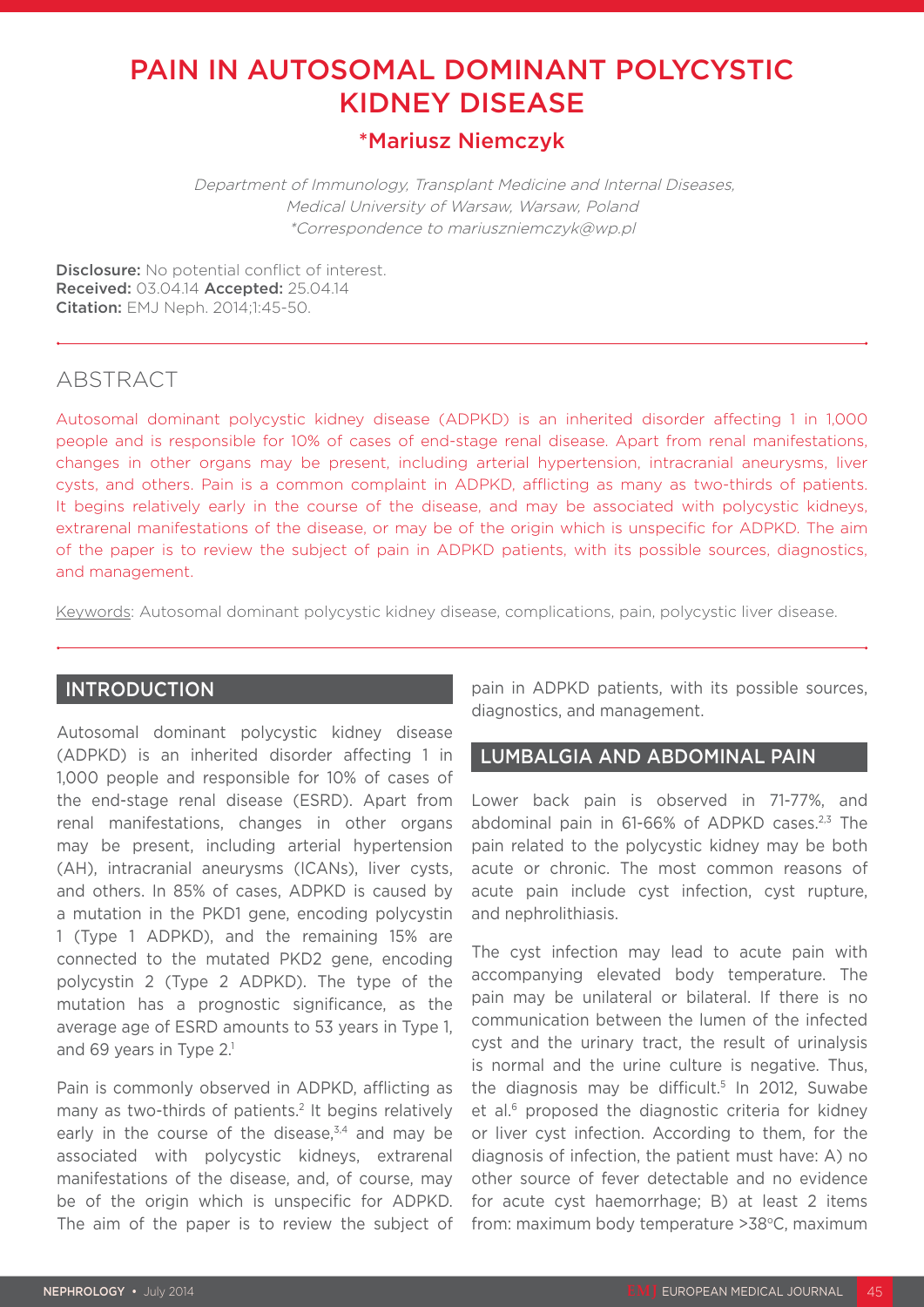white blood cell (WBC) count >10,000/μl, or maximum serum C-reactive protein (CRP) >15 mg/ dl; C) at least 1 item from: gas inside the cyst, high density of the cyst on magnetic resonance imaging (MRI) (diffusion-weighted imaging [DWI]), fluid-fluid level in the cyst on MRI, or cyst wall thickening on MRI or computed tomography (CT); and D): at least 1 item from: abdominal pain or tenderness, or sequential changes of the cyst on imaging. In diagnostic difficulties, <sup>18</sup>fluorodeoxyglucose (<sup>18</sup>FDG) positron-emission computed tomography (PET/CT) may help to confirm and locate the infection of the cyst.<sup>7,8</sup> *Escherichia coli* accounts for almost three-quarters of cases.8 In the therapy of cyst infection, the antibiotics of good penetration to the cyst lumen are recommended, including fluoroquinolones, co-trimoxazole, clindamycin, metronidazole, vancomycin, and chloramphenicol.5,8 Combination of antibiotics seems superior compared to monotherapy.8 A 6-week course of antibiotics is recommended.9 However, invasive approach with drainage of the infected cysts may be required, especially when their diameter exceeds 5 cm.5,8,10

The cyst rupture accompanied by haemorrhage causes acute pain, with gross haematuria (when there is a communication between the involved cyst and the urinary tract) or without haematuria (when there is no such communication).5 Except for intracystic bleeding, retroperitoneal haematoma, or, in extremely rare cases, haemoperitoneum, may complicate the cyst rupture in the latter case.<sup>11</sup> If haematuria is present, it is usually self-limited after a few days. In more serious cases, the bleeding may be complicated with formation of clots that may cause the obstruction of the urinary tract.<sup>5</sup> In patients with persistent or recurrent symptoms, imaging with CT or MRI is indicated.<sup>12</sup> According to the criteria of Suwabe et al.,<sup>6</sup> acute cystic haemorrhage may be diagnosed when: A) there is abdominal pain and/or gross haematuria; B) the maximum body temperature does not exceed 38°C, the maximum WBC count does not exceed 10,000/μl, and the maximum serum CRP is <15 mg/dl; and C) CT reveals irregular high-density mass inside the cyst, or the cyst density on CT exceeds 25 Hounsfield units (HU). In most cases, conservative management with bedrest, hydration, and analgesics, is sufficient. In severe haematuria, transfusion may be required, and, in the most severe cases, nephrectomy or embolisation of the renal artery should be considered.5

It is also possible that the ADPKD patient suffers from combined cyst haemorrhage and infection. It may be diagnosed when the patient: A) is pyrexial, and complains of abdominal pain and/ or gross haematuria; B) the patient has at least two items from: maximum body temperature  $>38^{\circ}$ C, maximum WBC count >10,000/μl, or maximum serum CRP >15 mg/dl; and C) the CT scans correspond to cyst haemorrhage.<sup>6</sup>

The incidence of nephrolithiasis is higher in ADPKD compared to the general population. It is complicated with renal colic in 20% of ADPKD patients. In such cases, the use of non-steroidal anti-inflammatory drugs (NSAIDs) for up to 3 days seems reasonable. Opioids may be also required. The impaired anatomy in ADPKD may cause difficulties in diagnostics and treatment of renal stones.<sup>5</sup> CT, preferably with contrast administration, seems to be the most informative.<sup>12</sup> The invasive procedures including ureteroscopy, extracorporeal shock wave lithotripsy (ESWL), and nephrolithotomy are challenging.<sup>5</sup> However, the safety and efficacy of flexible ureteroscopy with holmium laser lithotripsy,<sup>13</sup> and percutaneous nephrolithotomy,<sup>14</sup> were proven.

Rarely, the enlarged kidney may cause the occlusion of the mesenteric vein leading to strangulation necrosis of the intestine.<sup>15</sup> A very rare case of sudden-onset pain localised in hypogastrium was also reported, in which the compression of enlarged kidneys and liver on the bony pelvis led to the insufficiency-type fracture of the pelvis.16

Compression of cysts on the surrounding tissues, traction on the pedicle of the kidney, and distention of the renal capsule may cause chronic pain,<sup>5</sup> defined as daily pain lasting more than 4 weeks.12 The cyst-related pain is described as a steady discomfort, exacerbated in vertical position and during walking.<sup>5</sup> In general, pain correlates with the kidney size:<sup>4,5,17</sup> however, there are numerous exceptions from this rule. In effect, patients with mild or moderate cystic changes may complain of severe pain.<sup>5,12,17</sup> Additionally, the pain is unrelated with renal function. Early satiety may be the additional complaint.5 A rare case of intestinal obstruction caused by compression of cystic kidney, successfully treated with percutaneous aspiration of the largest cysts, was also reported.<sup>18</sup> In general, in patients with chronic kidney pain, the goal of treatment is adaptation of the patient to the pain, because curing the pain is not always achievable.<sup>5</sup> Bajwa et al.<sup>5</sup> proposed a sequential approach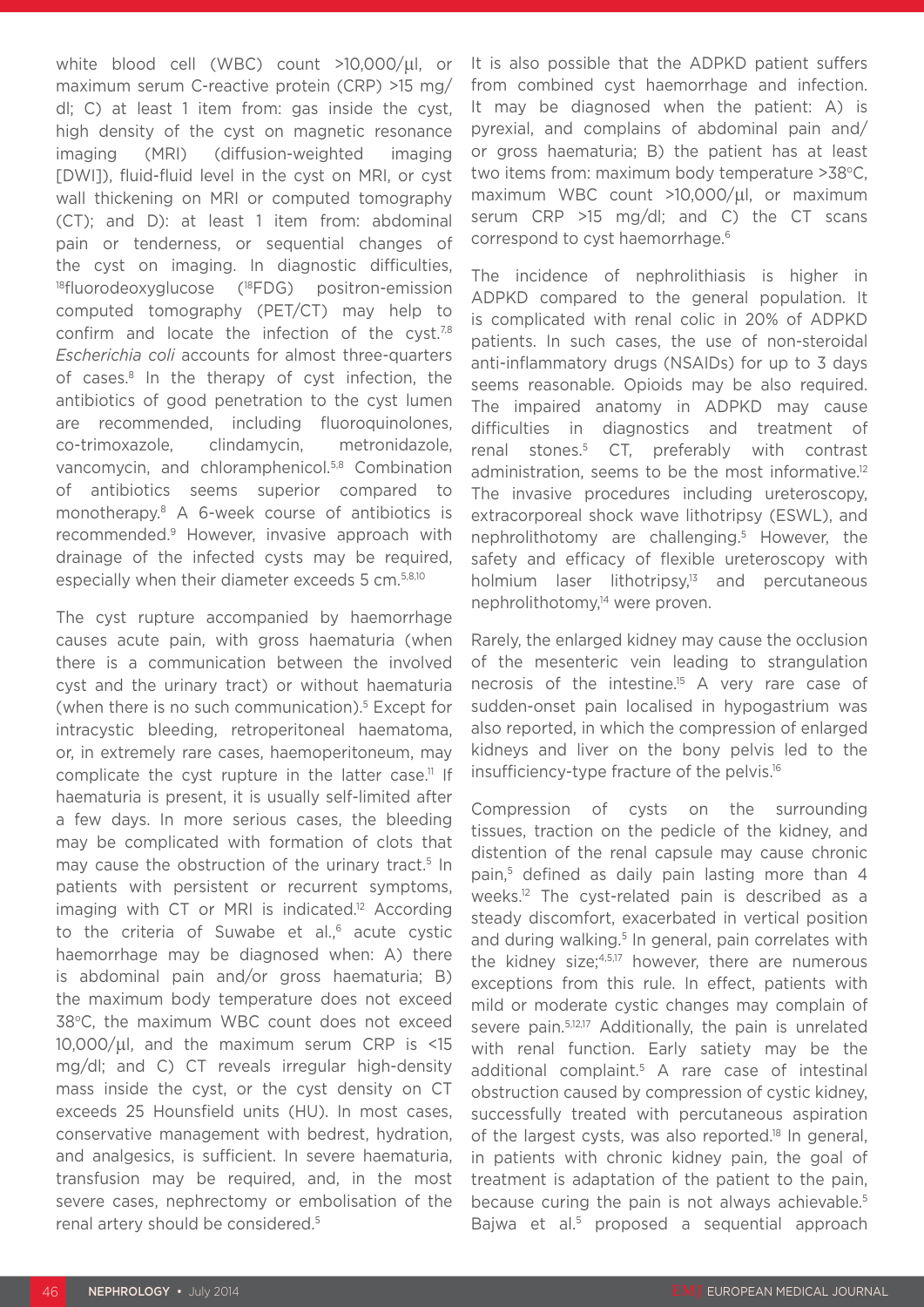to the pain management in ADPKD, in which, at the beginning, non-invasive methods are used, with slow progress towards more complex and invasive measures.

Non-pharmacologic therapy with physical measures should be sequentially followed by acetaminophen, NSAIDs, tramadol, adjuvant analgesics (clonidine, gabapentin, or pregabalin), and opioids. Transcutaneous electrical nerve stimulation (TENS), acupuncture, and autonomic plexus blockade may be used. Invasive procedures include spinal cord stimulation, neuraxial opioids, and local anaesthetics. A case was reported<sup>19</sup> in which satisfactory analgaesia was achieved with sequential celiac plexus blockade, and intercostal nerve radiofrequency ablations, followed by dorsal column neurostimulation. Surgical approaches include cyst aspiration in cases of only one or a few large cysts, and surgical cyst decompression. While cyst aspiration relieves pain only temporarily,<sup>5</sup> cyst ablation may be used for long-lasting effect using absolute ethanol<sup>20</sup> or a mixture of N-butyl cyanoacrylate (NBCA) and iodised oil.<sup>21</sup> Surgical cyst decortication, including laparoscopic cyst decortication, is effective in the management of chronic pain associated with ADPKD.22-25 Also, renal denervation, both via a laparoscopic<sup>26</sup> or thoracoscopic27 approach, may be considered. A new method is the catheter-based renal denervation; successful treatment with this method in an ADPKD patient was recently reported.<sup>28</sup> Ultimately, nephrectomy may be the last option. In patients with chronic pain, ESRD, and contraindications for nephrectomy, transcathether arterial embolisation (TAE) may be considered.5,12 TAE may be performed using either intravascular coils or ethanol.<sup>29,30</sup>

The common extrarenal manifestation of ADPKD is polycystic liver disease (PLD), which affects up to 94% of ADPKD subjects.<sup>12</sup> PLD is more common in females.<sup>5</sup> due to the fact that oestrogen stimulates the growth of liver cysts.<sup>31</sup> PLD is usually of low clinical significance; however, in some cases it may manifest with a pain which is often more severe than the pain caused by renal cysts. The pain connected to PLD is exacerbated by the standing position, and is accompanied by early satiety.5 In patients with pain associated with PLD, invasive procedures may be considered when medical therapy is ineffective, including cyst drainage or fenestration, liver resection with fenestration, or TAE.5,12,32-34

The rupture of a hepatic cyst may present as an acute abdomen.<sup>35-37</sup> Additionally, acute episodes of pain may be caused by cyst haemorrhage, torsion, or infection.<sup>12</sup> In the analysis of Suwabe et al.,<sup>6</sup> liver cyst infections were more common compared to renal cyst infections; however, in another report<sup>8</sup> the prevalence of renal cyst infections was higher. In case of abdominal pain combined with a fever in an ADPKD patient, liver cyst infection should be included into the differential diagnosis. It is a potentially lethal condition in which antibiotics may be ineffective.<sup>38</sup> In such infections, antibiotics combined with drainage are superior to antibiotics alone. Additionally, when the diameter of the infected cyst is >5 cm, drainage is mandatory.8,12

Pancreatic cysts are observed in almost 20% of ADPKD patients. In very rare cases, they cause pancreatitis due to obstruction of the pancreatic duct.12 An anatomical defect may lead to the recurrence of pancreatitis.<sup>39</sup> Additionally, Naitoh et al.40 reported a case of adenocarcinoma of the pancreas leading to acute pancreatitis, and suggested a possible association between ADPKD and pancreatic carcinogenesis.

Colonic diverticula were thought to be associated with ADPKD, especially in the fifth stage of the chronic kidney disease. However, data on the frequency of diverticular disease and diverticulitis in ADPKD remain conflicting. An additional problem connected to ADPKD is increased frequency of hernias. Therefore, complications of abdominal hernias should be considered in patients with ADPKD and acute abdomen.<sup>41</sup>

As described below, vascular manifestations belong to the clinical picture of ADPKD. A rare case of acute abdominal pain with concomitant haemorrhagic shock, due to the rupture of a gastroepiploic artery aneurysm, was reported.42 It should not be forgotten that there are also other possible sources of lower back pain in ADPKD. The most severe cases of chronic lumbalgia in my practice were due to the spine disease. The disorders of the spine in ADPKD are presented below.

#### CHEST PAIN

The prevalence of chest pain in ADPKD is estimated at 4-30%.<sup>2,3</sup> Vascular manifestations of the disease are due to the fact that both polycystins are expressed within arterial smooth muscle cells.<sup>43-45</sup> A systemic vascular defect was observed already at the oligosymptomatic stage of the disease.<sup>46-47</sup>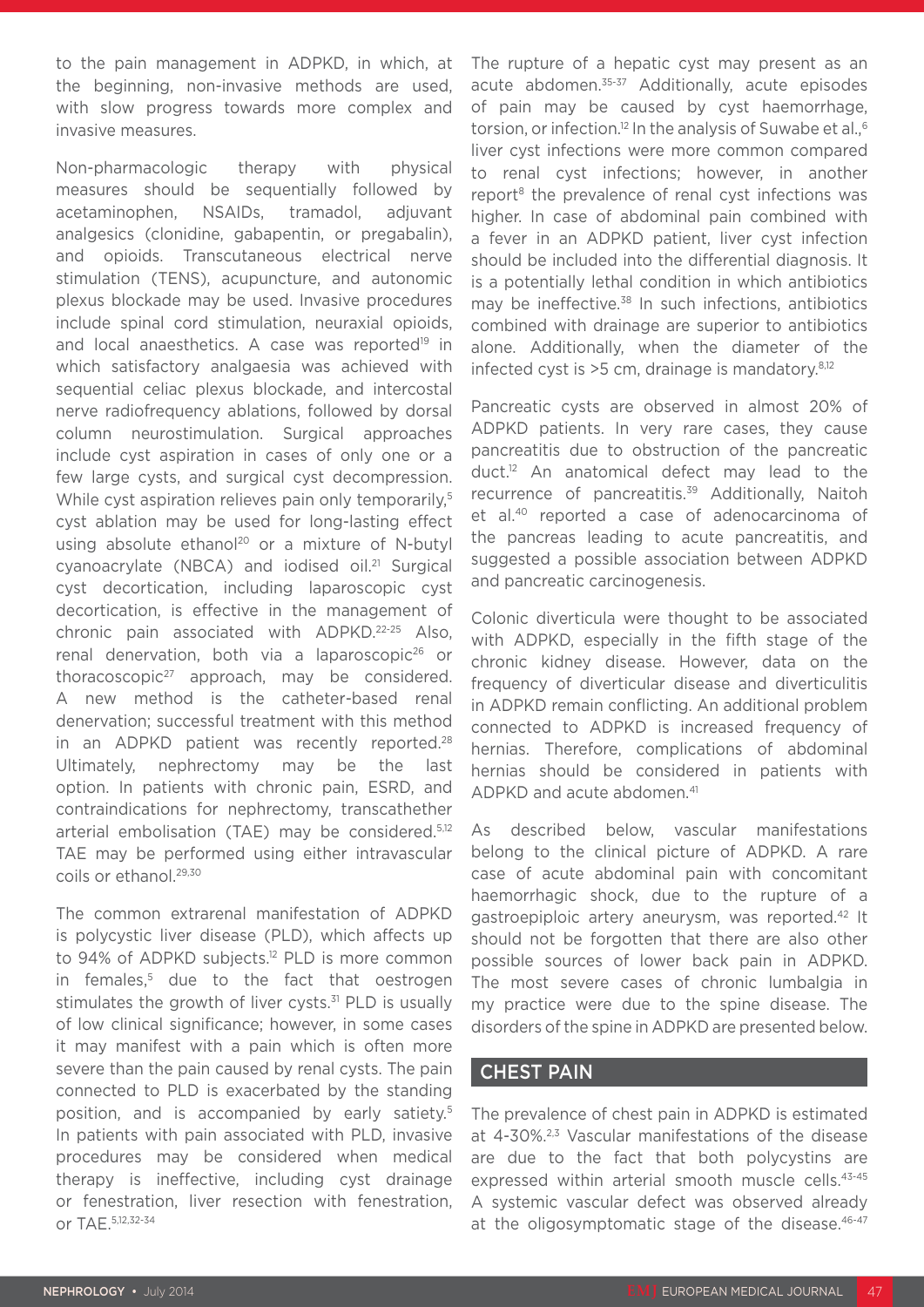As a consequence, the most common extrarenal manifestation of the disease is AH, which often precedes impairment of kidney function,<sup>48,49</sup> and is complicated with left ventricular hypertrophy (LVH).50 Both AH and LVH are well-known risk factors for ischaemic heart disease (IHD).<sup>51</sup> Therefore, patients with ADPKD and chest pain should be diagnosed for IHD.

Additionally, there are some disease-specific sources of chest pain in ADPKD, which should be included into the differential diagnosis. A rare cause of myocardial ischaemia and infarction may be spontaneous coronary artery dissection.<sup>52,53</sup> Furthermore, an association between ADPKD and non-atherosclerotic coronary aneurysm was suggested, and the latter may be - in very rare cases - connected to myocardial infarction.54 Also, several case reports on the coexistence of ADPKD with aortic dissection, both acute<sup>55-58</sup> and chronic,59 were published. They may manifest with pain localised either in the front of the chest, or in the interscapular region.55,56

Another disease-specific source of chest pain may be the polycystic liver. A case of ADPKD patient with chest pain caused by infected liver cyst with compression of the right atrium was reported.60 Then, accurate imaging of the thorax is of a great value in ADPKD patients suffering from the chest pain.

#### HEADACHE

Headache is observed in 15-49% of ADPKD patients.2,3 The two most common ADPKD-specific reasons of it are AH and ICAN. It is believed that up to 60% of young ADPKD patients with normal renal function have AH,<sup>48</sup> and its overall prevalence may exceed 80%.49 Therefore, at the beginning, patients with headache should be examined for elevated blood pressure and treated when it is observed. Due to the fact that the non-dipping pattern is associated with ADPKD,<sup>48,61</sup> the special role of ambulatory blood pressure monitoring (ABPM) in the diagnosis of AH in ADPKD needs to be underlined.

ADPKD is connected to increased frequency of ICANs compared to the general population.<sup>62</sup> According to the literature data, the overall prevalence of ICANs in the ADPKD population ranges from  $4\%$ <sup>63</sup> to 22.5%.<sup>64</sup> In our recent study,<sup>65</sup> the prevalence of ICANs in ADPKD patients was 16.9%, and the only risk factor for ICANs was age;

after 45 years-of-age the frequency of ICANs reached 22.4%. However, the subarachnoid haemorrhage (SAH) due to a rupture of an ICAN in ADPKD patients often occurs in relatively young subjects, with mean age below 40 years. Additionally, SAH is often observed in normotensive patients with preserved renal function.<sup>66</sup> Despite these facts, the universal screening for ICANs remains controversial, and only selected indications for screening are widely accepted in the clinical practice.<sup>67</sup> According to my unpublished, retrospective analysis of a series of ADPKD patients with nonfatal rupture of an ICAN in their medical history, more than half of them had neurological symptoms for at least a few months preceding SAH, with headache as the most common one. Therefore, in my opinion, each normotensive ADPKD patient with a new onset or chronic headache should be examined for an ICAN. Some other authors share my point of view.<sup>41</sup> On the other hand, according to Bajwa et al. $3$  the only indication for screening for ICANs in ADPKD is a family history of aneurysm formation, and patients with a negative family history for an ICAN should not be screened, even in case of chronic headache.<sup>3</sup> Due to safety reasons, MR-angiography is a method of choice in detecting ICANs in ADPKD patients, as there is no X-ray exposure or need for contrast media administration. The positive result of MR-angiography should be verified with CTangiography, and when confirmed, the patient should be referred to the specialist in neurosurgery.<sup>65</sup>

Additionally to arachnoid haemorrhage, carotid artery dissection may occur in an ADPKD subject.<sup>68</sup> In very rare cases, headache may be a manifestation of an arachnoid cyst. Arachnoid cysts are found in fewer than 10% of ADPKD patients, compared to fewer than 1% in the general population, and are usually asymptomatic. They may be found on MRI scans performed as a screening for ICANs.<sup>69</sup>

#### OTHER LOCALISATIONS OF PAIN

Radicular pain, defined as a back pain radiating to the hips or lower extremities, is observed in 27% of patients with ADPKD.<sup>3</sup> Enlargement of cysts causes increased abdominal girth and leads to increased lumbar lordosis. In effect, degenerative changes of the spine appear, which manifest with pain. Bajwa et al.<sup>5</sup> suggested hypertrophy of the lumbodorsal muscle group in ADPKD patients as a basis of the spine 'imbalance'.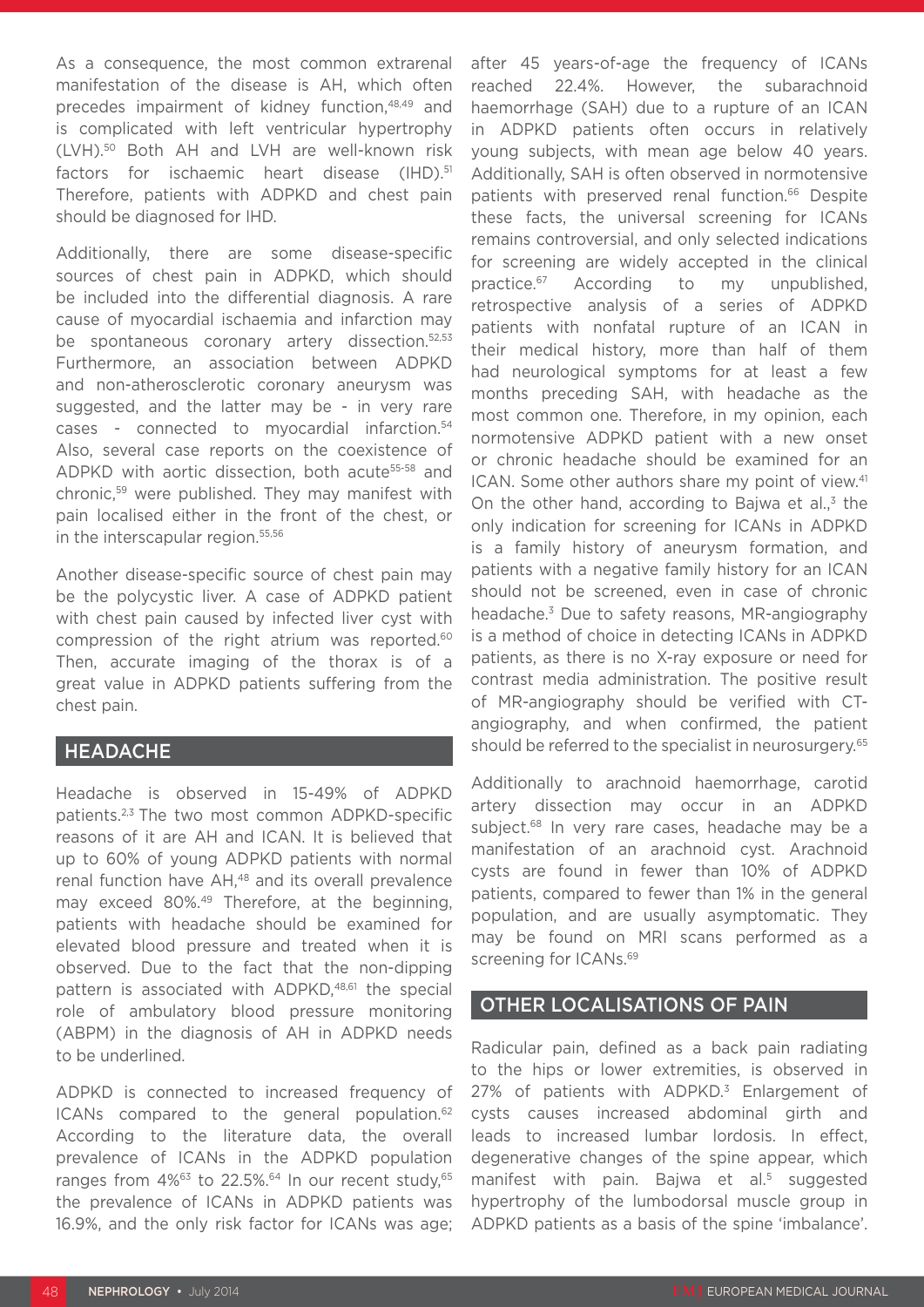Additionally, asymmetry in renal cyst enlargement leads to chronic postural alteration, and results in the disc disease in the lumbosacral region. The diagnostic method of choice is MRI of the spine and postural muscles. Additionally, the sacroiliac joint is thought to be a common source of pain in ADPKD. Physical therapy techniques, together with local anaesthesia, can be used in such situations.<sup>5</sup>

manifestations, and possible sources of pain in ADPKD, is important not only for nephrologists but also for general practitioners and specialists in other areas of medicine. The proper and quick diagnosis may improve not only the patients' health and quality of life, but, in some cases, may save their life. Additionally, current treatment modalities enable the provision of optimal therapy for a substantial group of patients.

## **CONCLUSIONS**

In summary, ADPKD is a common and multiorgan disease. Therefore, the awareness of its

#### REFERENCES

1. Chang MY, Ong ACM. Autosomal dominant polycystic kidney disease: recent advances in pathogenesis and treatment. Nephron Physiol. 2008;108(1): 1-7.

2. Eloi SR et al. Translation, cultural adaptation and aplication of a pain questionnaire for patients with polycystic kidney disease. J Bras Nefrol. 2010;32(4):386-99.

3. Bajwa ZH et al. Pain patterns in patients with polycystic kidney disease. Kidney International. 2004;66(4):1561-9.

4. Nishiura JL et al. Pain determinants of pain in autosomal dominant polycystic kidney disease. J Bras Nefrol. 2013;35(3):242-3.

5. Bajwa ZH et al. Pain management in polycystic kidney disease. Kidney Int. 2001;60(5):1631-44.

6. Suwabe T et al. Clinical features of cyst infection and hemorrhage in ADPKD: new diagnostic criteria. Clin Exp Nephrol. 2012;16(6):892-902.

7. Jouret F et al. Positron-emission computed tomography in cyst infection diagnosis in patients with autosomal dominant polycystic kidney disease. Clin J Am Soc Nephrol. 2011;6(7):1644-50.

8. Sallee M et al. Cyst infections in patients with autosomal dominant polycystic kidney disease. Clin J Am Soc Nephrol. 2009;4(7):1183-9.

9. Pirson Y. Extrarenal manifestations of autosomal dominant polycystic kidney disease. Adv Chronic Kidney Dis. 2010;17(2):173-80.

10. Tsuchiya Y et al. The renal cyst infection caused by Salmonella enteritidis in a patient with autosomal dominant polycystic kidney disease: how did this pathogen come into the renal cysts? Clin Exp Neprol. 2011;15(1):151-3.

11. Tarrass F, Benjelloun M. Acute abdomen

caused by spontaneous renal cyst rupture in an ADPKD haemodialysed patient. Nephrology (Carlton). 2008;13(2):177-8.

12. Hogan MC, Norby SM. Evaluation and management of pain in autosomal dominant polycystic kidney disease. Adv Chronic Kidney Dis. 2010;17(3):e1-16.

13. Yili L et al. Flexible ureteroscopy and holmium laser lithotripsy for treatment of upper urinary tract calculi in patients with autosomal dominant polycystic kidney disease. Urol Res. 2012;40(1):87-91.

14. Umbreit EC et al. Percutaneous nephrolithotomy for large or multiple upper tract calculi and autosomal dominant polycystic kidney disease. J Urol. 2010;183(1):183-7.

15. Yoshikawa T et al. Strangulation necrosis of the intestine in a patient with giant polycystic kidney disease: a rare cause of acute abdomen. Int Surg. 2008;93(1):15-8.

16. Ubara Y et al. Pelvic insufficiency fracture related to autosomal dominant polycystic kidney disease. Am J Kidney Dis. 2005;46(6):e103-11.

17. Miskulin DC et al. Health-related quality of life in patients with autosomal dominant polycystic kidney disease and CKD stages 1-4: a cross-sectional study. Am J Kidney Dis. 2014;63(2):214-26.

18. Kakinoki K et al. Intestinal obstruction in autosomal dominant polycystic kidney disease. Intern Med. 2002;41(6):441-4.

19. Walsh N, Sarria JE. Management of chronic pain in a patient with autosomal dominant polycystic kidney disease by sequential celiac plexus blockade, radiofrequency ablation, and spinal cord stimulation. Am J Kidney Dis. 2012;59(6):858-61.

20. Lee YR, Lee KB. Ablation of symptomatic cysts using absolute ethanol in 11 patients with autosomal-dominant polycystic kidney disease. Korean J Radiol. 2003;4(4):239-42.

21. Kim SH et al. Cyst ablation using a mixture of N-butyl cyanoacrylate and iodized oil in patients with autosomal dominant polycystic kidney disease: the long-term results. Korean J Radiol. 2009;10(4):377-83.

22. McNally ML et al. Laparoscopic cyst decortication using the harmonic scalpel for symptomatic autosomal dominant polycystic kidney disease. J Endourol. 2001;15(6):597-9.

23. Lee DI et al. Laparoscopic cyst decortication in autosomal dominant polycystic kidney disease: impact on pain, hypertension, and renal function. J Endourol. 2003;17(6):345-54.

24. Haseebuddin M et al. Long-term impact of laparoscopic cyst decortication on renal function, hypertension and pain control in patients with autosomal dominant polycystic kidney disease. J Urol. 2012;188(4):1239-44.

25. Millar M et al. Surgical cyst decortication in autosomal dominant polycystic kidney disease. J Endourol. 2013;27(5):528-34.

26. Casale P et al. Follow-up for laparoscopic renal denervation and nephropexy for autosomal dominant polycystic kidney disease-related pain in pediatrics. J Endourol. 2008;22(5):991-3.

27. Chapuis O et al. Thoracoscopic renal denervation for intractable autosomal dominant polycystic kidney disease-related pain. Am J Kidney Dis. 2004;43(1):161-3.

28. Casteleijn NF et al. Chronic kidney pain in autosomal dominant polycystic kidney disease: a case report of successful treatment by catheter-based renal denervation. Am J Kidney Dis. 2014;63(6):1019-21.